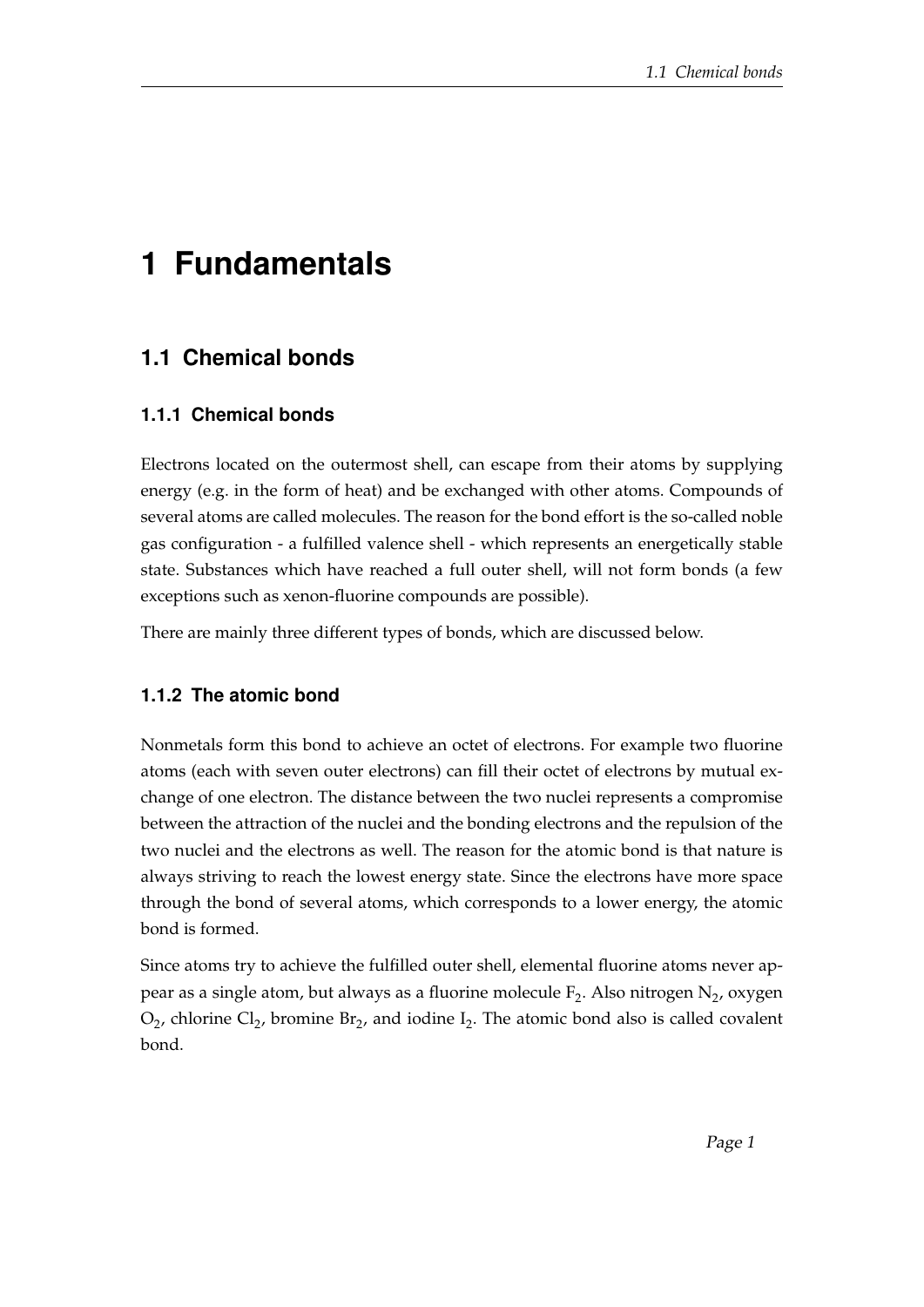Illustration of the atomic bond of silane  $(SiH_4)$ , for silicon only the outermost shell is drawn). The silicon atom reaches the full outermost shell, the hydrogen atoms reach the filled first shell with only two electrons.



Fig. 1.1: The atomic bond of silane

#### **1.1.3 The ionic bond**

Ionic bonds are formed by the fusion of metals and nonmetals. While metals donate electrons to achieve a completely filled outer shell, nonmetals accept additional electrons. An example of an ionic bond is NaCl, sodium chloride.

The sodium atom gives off its valence electron (so it has more protons than electrons and is positively charged), while chlorine accepts one electron and thus is negatively charged. Due to the different charges the two atoms attract each other. A charged atom is known as an ion, while a positive ion is called cation and a negative ion anion, respectivley.

Since atoms always occur at a very large number, they form grids due to the attraction and repulsion forces from ions. Substances which form such a grid in solid state, are known as salts.

## **1.1.4 The metallic bonding**

Metals are forming that bond to attain the stable noble gas configuration. Each metal atom gives off its outer electrons: thus positively charged metal ions and free electrons are genereted with strong attractive forces in between. The metal ions repel each other as well as the electrons.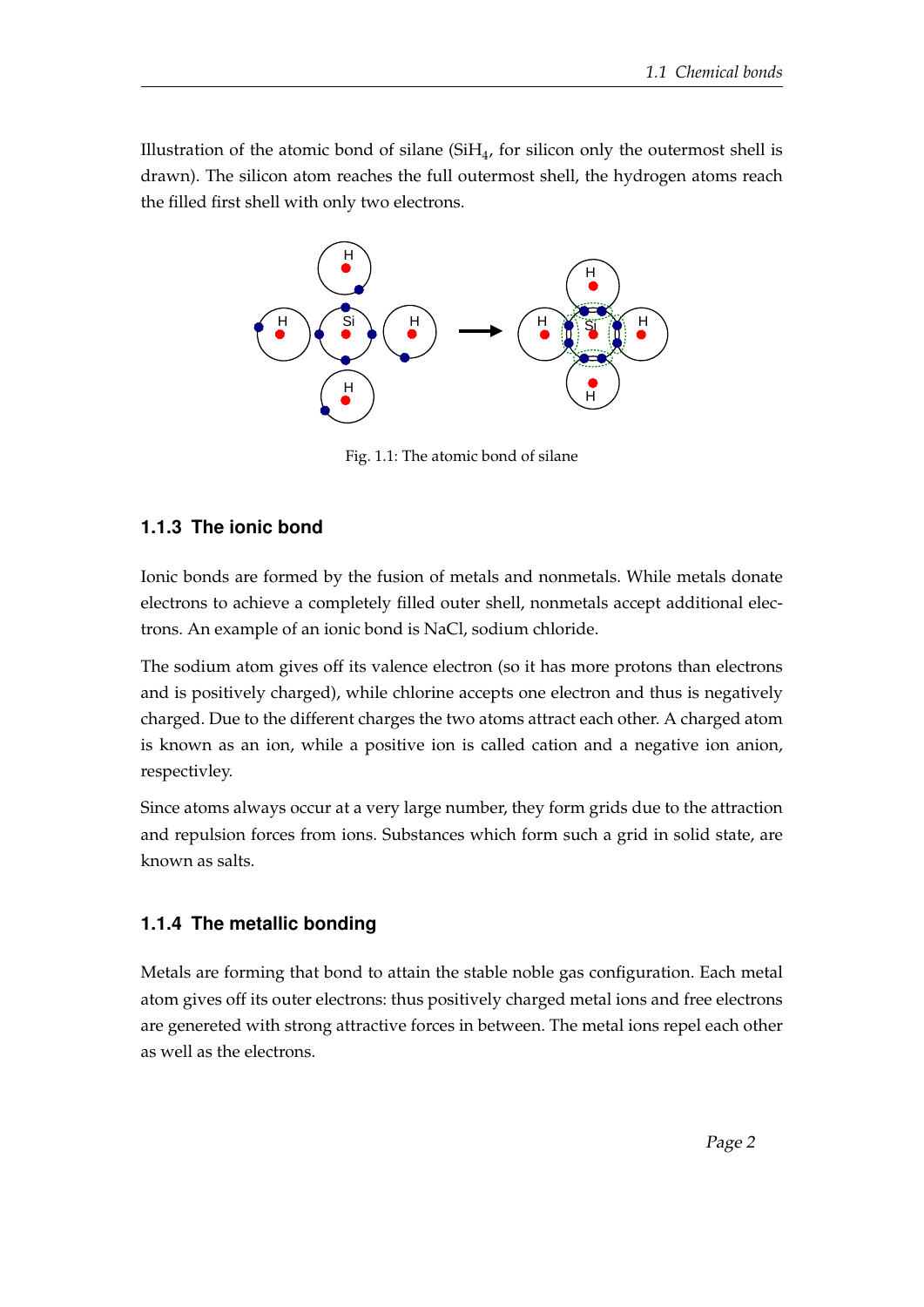

Fig. 1.2: Principle of the ion bonnding

Since the attraction and repulsion forces act in all dimensions of space, the atoms arrange themselves in a regular lattice. The free electrons are the so-called Fermi gas, which holds the positive metal ions together. Due to the free electrons, metal's electric conductivity is excellent.

The physical and chemical properties of compounds are dependent on the type of bonding. Thus greater attraction forces mean higher melting and boiling points, the number of free electrons affects the conductivity.